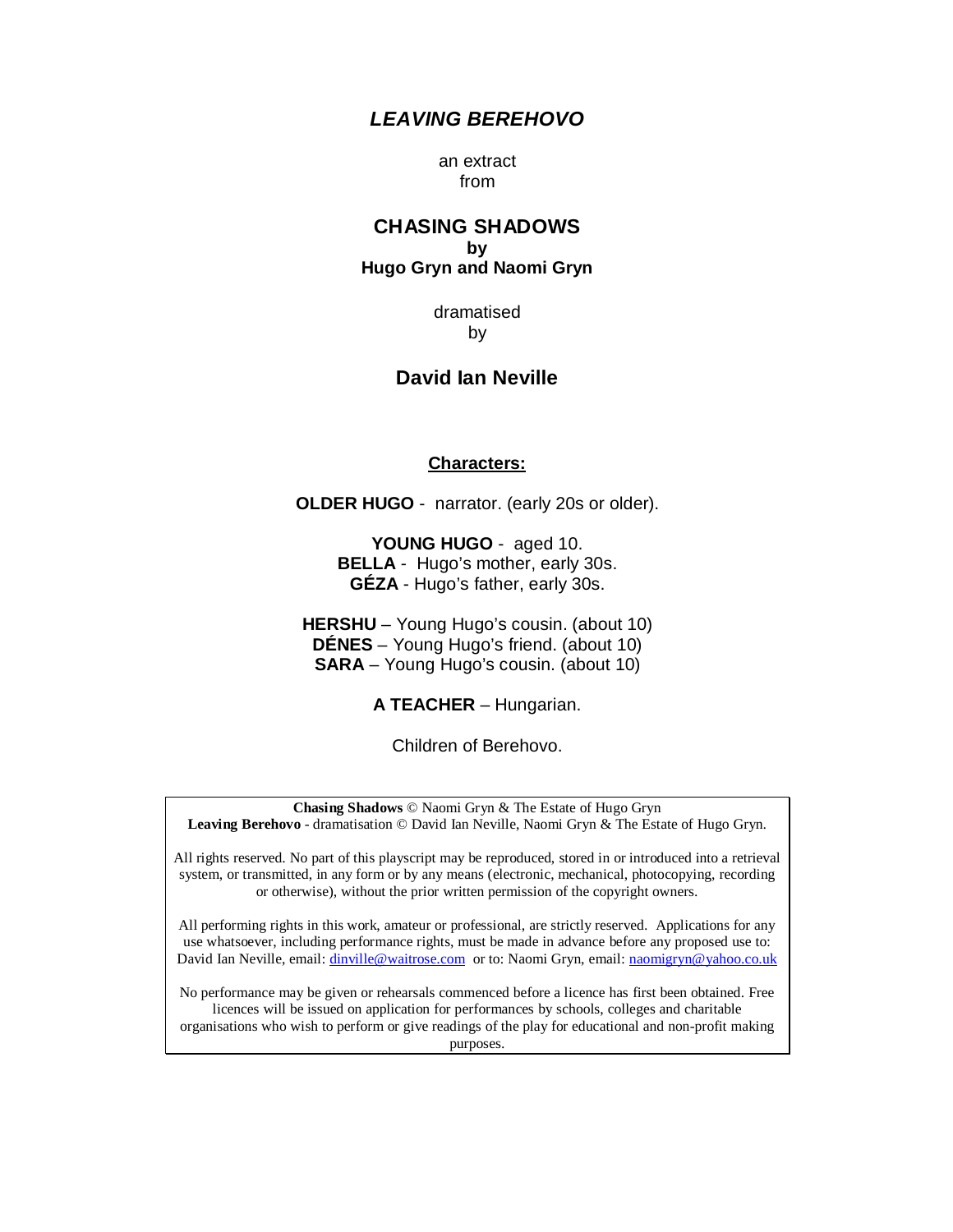**SCENE 1: THE GRYN HOME, BEREHOVO MUSIC:** Stetl Belz or Szal a Kakas Mar (Muzikas album Maramaros: The Lost Jewish Music of Transylvania).

**BELLA** (Hugo's mother), A YOUNG LADY IN HER EARLY THIRTIES ENTERS AND PUTS A CLEAN TABLE CLOTH ON THE TABLE. SHE PLACES A LARGE PIECE OF PAPER ON THE TABLE AND SOME DRAWING PENCILS. SHE WALKS DOWN STAGE LEFT AND LOOKS WISTFULLY OUT OF THE 'WINDOW' (IMAGINED – SET AT FRONT OF STAGE).

DURING THE FOLLOWING NARRATION, A BOY - **YOUNG HUGO -** AGED ABOUT TEN ENTERS AND SITS AT THE TABLE AND BEGINS DRAWING.

STAGE RIGHT **OLDER HUGO** APPEARS AND SPEAKS STRAIGHT OUT TO THE AUDIENCE. MUSIC FADES UNDER AS HUGO SPEAKS.

OLDER HUGO: (NARR) I remember that November day in 1938 when Berehovo's life, as I knew and loved it, came to an end. Indeed, I remember it as if it happened yesterday.

> BELLA GOES TO THE SIDE AND RETURNS WITH A GLASS OF LEMONADE AND SETS IT DOWN ON THE TABLE BESIDE YOUNG HUGO. SHE GENTLY STROKES HIS HAIR AND HE LOOKS UP AND SMILES AT HER. SHE SMILES BACK THEN TURNS AWAY AND HER FACE BECOMES MORE ANGUISHED. YOUNG HUGO RESUMES DRAWING.

> (NARR) Early in the morning, the sight of the Czechoslovakian flag, which was taken down in a muted ceremony in the centre of the Big Market, put me into a very depressed mood. That flag was the only thing I could draw properly. The flagpole itself was surrounded by a small group of soldiers and their officers, who looked every bit as dispirited as I felt.

Slowing they marched to waiting lorries around the corner, climbed into them and on to a few motorcycles, and drove off in the direction of Mukačevo without any fanfare.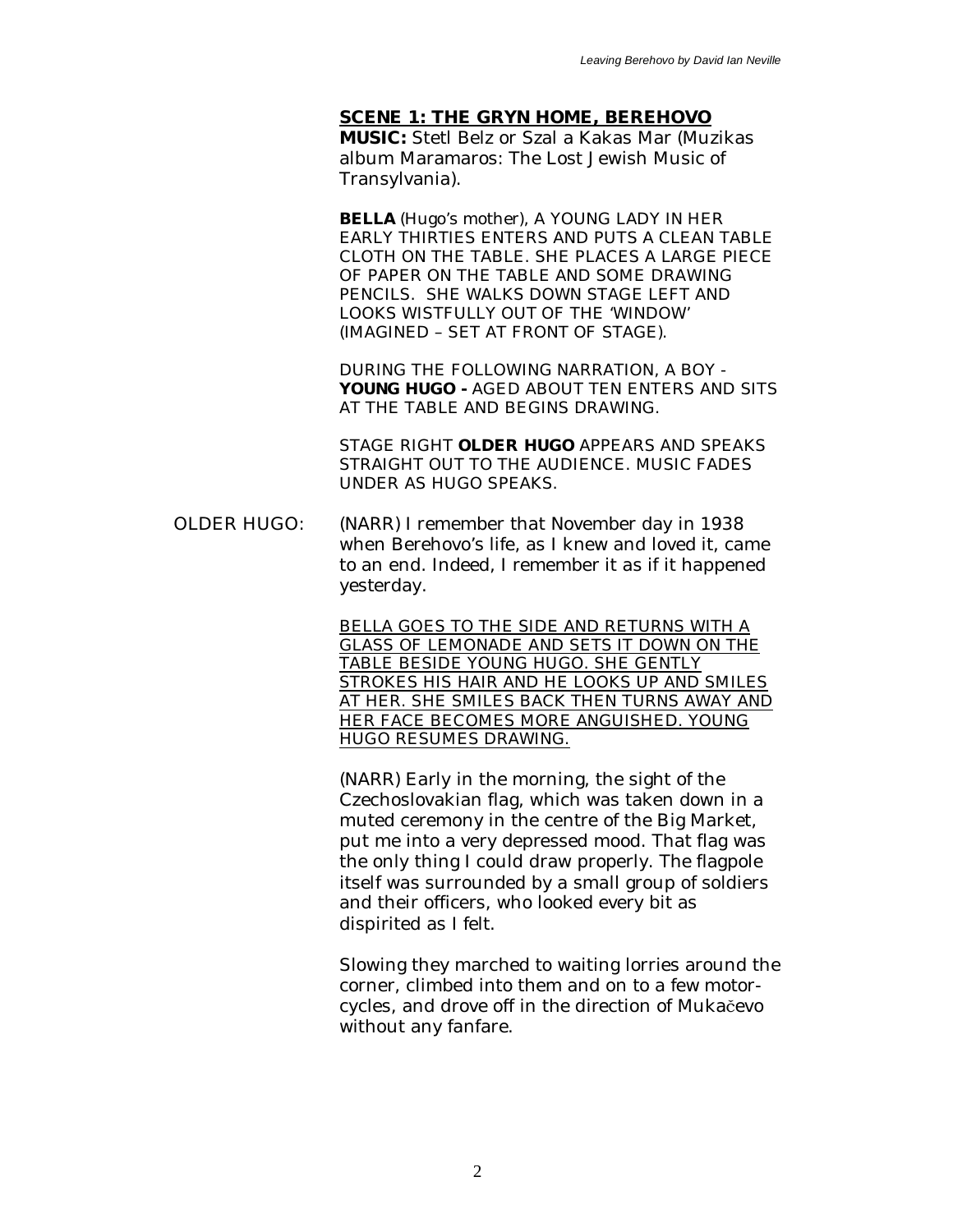YOUNG HUGO STANDS UP AND SHOWS HIS DRAWING TO BELLA – IT IS THE CZECH FLAG. HE ROLLS IT INTO A TELESCOPE AND LOOKS OUT TO THE AUDIENCE. FROM THE BACK OF THE HALL A SMALL GROUP OF CHILDREN HIS AGE COME MARCHING ON PLAYING HUNGARIAN SOLDIERS – THEY HAVE STICKS ON THEIR SHOULDERS TO REPRESENT RIFLES. ONE OF THEM BANGS AN IMPROVISED DRUM (A POT?)AND ONE OF THEM IS SHOUTING 'LEFT, RIGHT, LEFT, RIGHT'

AT THE BACK OF THE HALL THIS BEGINS PLAYFUL AND CHILDLIKE BUT BY THE TIME THEY GET TO THE STAGE THE TONE OF THE 'SERGEANT' HAS BECOME REAL AND THE 'SOLDIERS' FACES ARE EXPRESSIONLESS. ONSTAGE THEY FALL INTO LINE WITH HUGO WHO STANDS TO ATTENTION AND BECOMES PART OF THE SQUAD OF SOLDIERS.

OLDER HUGO: (NARR) It was not long after the arrival of the Hungarians that all kinds of changes could be seen. There were the obvious things. We were no longer taught Czech at school. The shop signs became exclusively Hungarian and the prices were now in pengó - Hungarian currency. The majority of Jews in Berehovo - now called, Beregszasz - were also Hungarian speaking, so they believed at this early stage that their situation would not change radically.

- BELLA: (NARR) But we knew that in Hungary proper there had already been years of so-called 'Jewish Laws' at work.
- GÉZA(HUGO'S FATHER): (NARR) Of course they were really *anti*-Jewish laws and very much modelled on the Nuremberg Laws, already operational in Germany since 1933.
- HUGO: (NARR) There were some Hungarian 'Jew Laws' which had started as early as the 1920s.
- BELLA: (NARR) They limited the number of Jews in higher education, in some of the learned professions, and ownership of certain kinds of land.
- GÉZA: (NARR) But if the Jewish community of Hungary had come to tolerate them and somehow work out a *modus vivendi*, it was widely believed in Berehovo that in time, so would we, because it was not very long before some of these 'Jew Laws' also became operational in Carpathia.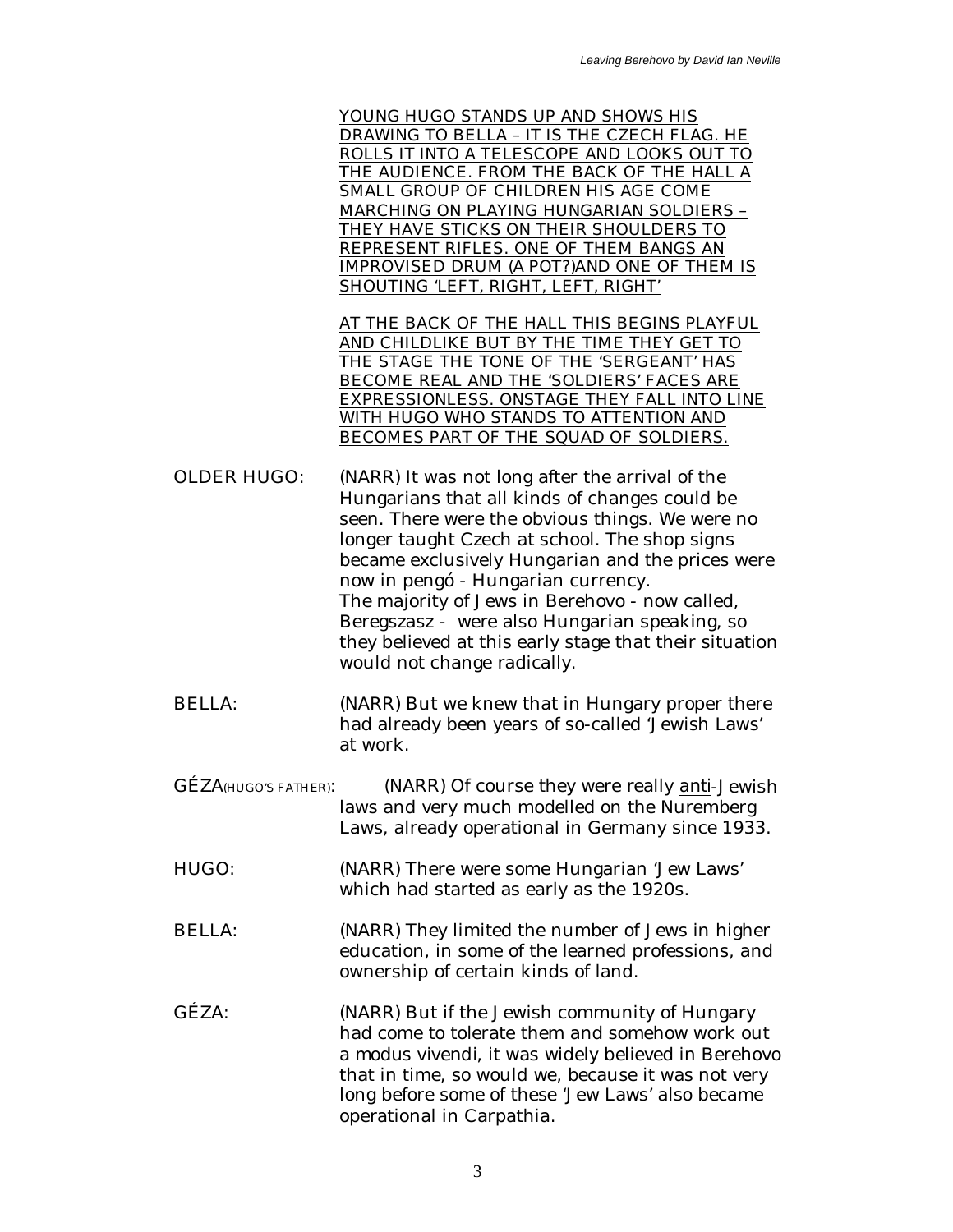| HUGO:         | (NARR) The first of these laws, which had a sudden<br>and most unwelcome impact on the Jewish<br>community, concerned licences for business and<br>workshops. The Hungarian word ipar (licence) was<br>on everyone's lips |
|---------------|---------------------------------------------------------------------------------------------------------------------------------------------------------------------------------------------------------------------------|
|               | GÉZA SITS AT THE TABLE WITH AN ACCOUNT BOOK<br>ADDING UP. BELLA APPEARS WITH SHOPPING.                                                                                                                                    |
| <b>BELLA:</b> | Géza, you should hear the talk in the market                                                                                                                                                                              |
| GÉZA:         | (LAUGHS)Since when did I need to hear the talk in<br>the market? You are my eyes and ears in<br>Berehovo.                                                                                                                 |
| <b>BELLA:</b> | This is no time for jokes, I'm worried.                                                                                                                                                                                   |
| GÉZA:         | Sshnot so loud, the boys are home                                                                                                                                                                                         |
| <b>BELLA:</b> | The queues at the Town Hall are stretching all the<br>way around the building. Eva Katz's husband has<br>been there three days running and they're still not<br>giving him a licence                                      |
| GÉZA:         | He needs a licence for the hut? It's hardly got a<br>roof on it.                                                                                                                                                          |
| <b>BELLA:</b> | He's the best blacksmith in Berehovo and the<br>nicest.                                                                                                                                                                   |
| GÉZA:         | With the least head for business.                                                                                                                                                                                         |
| <b>BELLA:</b> | That's part of his problem. They're asking him for<br>this document and that document to prove the hut<br>really is his                                                                                                   |
| GÉZA:         | It's been in his family for generations. So long it's a<br>wonder it's still standing.                                                                                                                                    |
| <b>BELLA:</b> | If he can't show them documents they won't give<br>him a licence. (BEAT) When are you going to go<br>and register, Géza? You must do it.                                                                                  |
| GÉZA:         | There's timeall in good time.                                                                                                                                                                                             |
|               | YOUNG HUGO ENTERS                                                                                                                                                                                                         |
| YOUNG HUGO:   | Mama, what did you bring from the market?                                                                                                                                                                                 |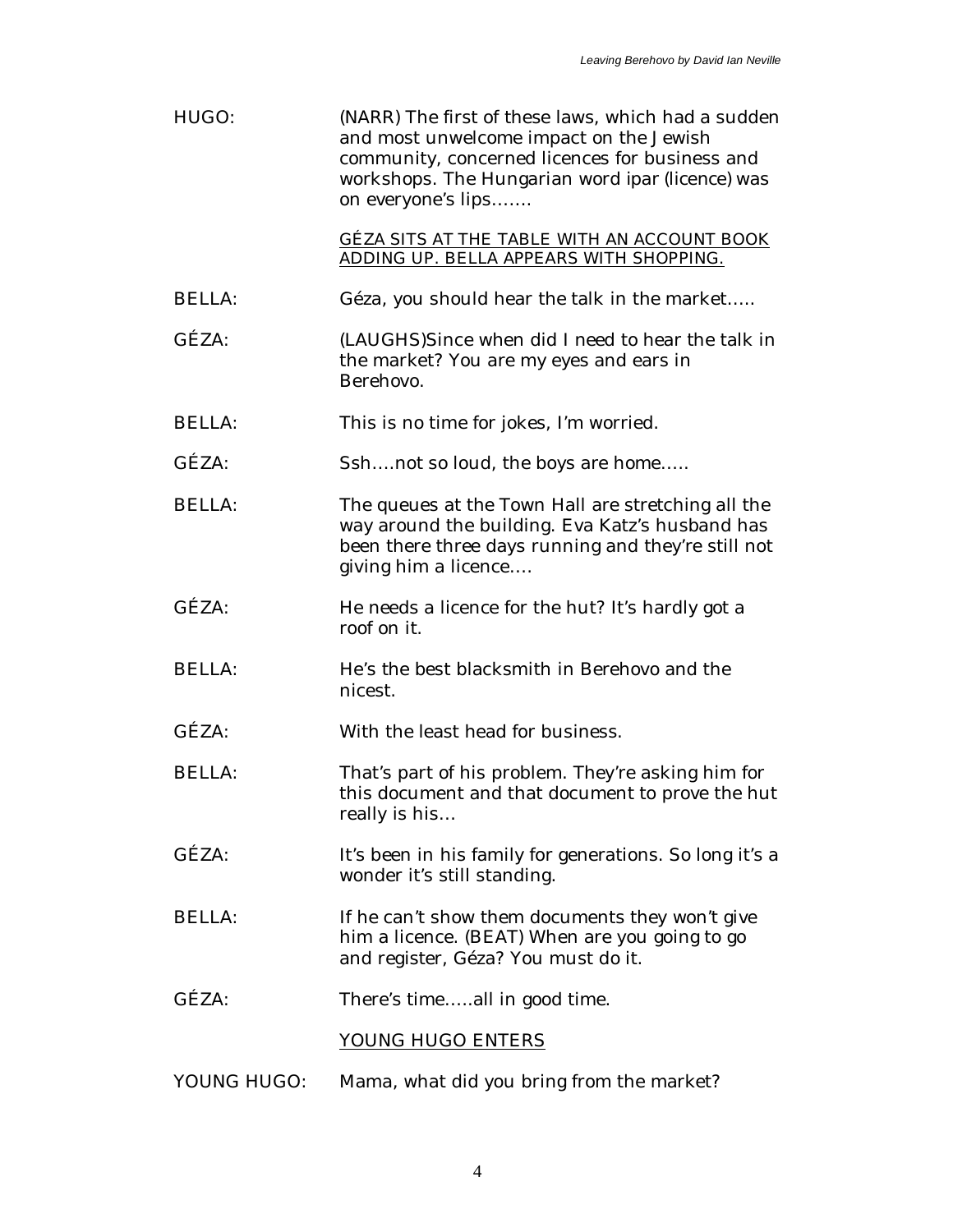| <b>BELLA:</b> | (SHE FORCES A SMILE) Just sweetness for you<br>and Gabi                                                                                                                                                                     |
|---------------|-----------------------------------------------------------------------------------------------------------------------------------------------------------------------------------------------------------------------------|
| YOUNG HUGO:   | Let me see. (HE STARTS LOOKING IN HER BAG)<br>Did father tell you about Mr. Szusz, they're all<br>going on a big ship                                                                                                       |
| <b>BELLA:</b> | (WORRIED) What? Géza?                                                                                                                                                                                                       |
| GÉZA:         | Hugo!                                                                                                                                                                                                                       |
| YOUNG HUGO:   | Have I said something wrong, father?                                                                                                                                                                                        |
| GÉZA:         | Go and play with Gabi, now.                                                                                                                                                                                                 |
| YOUNG HUGO:   | I'm sorry, I didn't mean                                                                                                                                                                                                    |
| GÉZA:         | Mm. Don't worry Hugo, you've done nothing wrong.<br>Now pleaseleave us.                                                                                                                                                     |
|               | YOUNG HUGO LOOKS AT HIS MOTHER AND RUNS<br>OFF                                                                                                                                                                              |
| <b>BELLA:</b> | You weren't going to tell me! Your business partner<br>decides to up and leave the country and you<br>weren't going to How could Emil do this? And at<br>such a time?                                                       |
| GÉZA:         | Everyone must make their own choices. Most of<br>his family are already in Canada. He feels it's for<br>the best.                                                                                                           |
| <b>BELLA:</b> | So he's leaving you to run the timber business?<br>While he's sailing the high seas you'll be queuing<br>for the licence at the Town Hall on your own?                                                                      |
| GÉZA:         | Bella, I never meant to keep anything from you.<br>Our application is already init's taken days and<br>yes they're sending us round in circles. I don't<br>blame Emil - he thinks there's no future for us<br>here anymore. |
| <b>BELLA:</b> | And you?                                                                                                                                                                                                                    |
| GÉZA:         | Who knows? Let's pray and hope, you must always<br>have hope.                                                                                                                                                               |
| <b>BELLA:</b> | And meanwhile you have to jump through hoops<br>by yourself to get the licence to run your business?                                                                                                                        |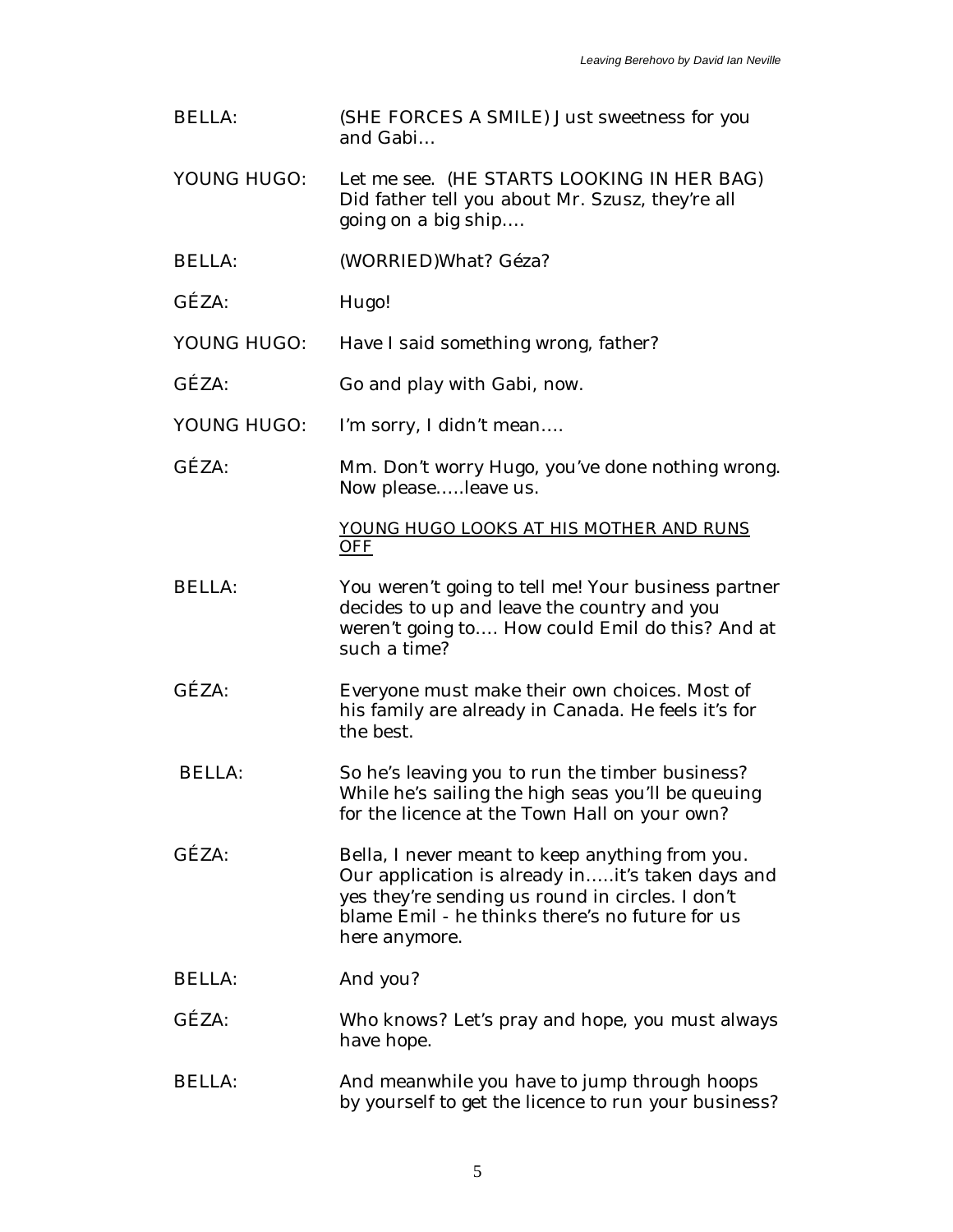| GÉZA:              | Not quite by myself. I've made Havel a partner.                                                                                                                                                                                                                                               |
|--------------------|-----------------------------------------------------------------------------------------------------------------------------------------------------------------------------------------------------------------------------------------------------------------------------------------------|
| <b>BELLA:</b>      | Havel, the bookkeeper?                                                                                                                                                                                                                                                                        |
| $G$ ÉZA:           | I've given him a nominal share in the business.<br>He's a good hard working Hungarian with not a<br>trace of Jewish blood in his body                                                                                                                                                         |
| <b>BELLA:</b>      | I don't understand?                                                                                                                                                                                                                                                                           |
| GÉZA:              | I have it on the best authority that if there's a non-<br>Jewish partner in the business you get the licence<br>without any fuss.                                                                                                                                                             |
|                    | BELLA IS ON THE POINT OF TEARS, GÉZA HUGS<br>HER.                                                                                                                                                                                                                                             |
| GÉZA:              | We'll be fine, you'll see. Everything passes.                                                                                                                                                                                                                                                 |
|                    | AS GÉZA HUGS BELLA HIS FACE LOOKS PAINED<br>WITH WORRY.                                                                                                                                                                                                                                       |
| <b>OLDER HUGO:</b> | (NARR) My father did his best to keep life as<br>normal as possible for us. And the timber business<br>continued to function as it had always done. But<br>soon I was to find myself directly affected by the<br>changes and in such a way that my father could<br>not protect me completely. |
|                    | <b>SCENE 2: OUTSIDE THE GRYN HOME,</b><br><b>BEREHOVO</b>                                                                                                                                                                                                                                     |
| <b>HERSHU:</b>     | I don't understand a word of it.                                                                                                                                                                                                                                                              |
| SARA:              | Oh come on, Hershu, don't give up.                                                                                                                                                                                                                                                            |
| DÉNES:             | If Hugo can get the complete history of Hungry into<br>his brain for this test so can you.                                                                                                                                                                                                    |
| <b>HERSHU:</b>     | It's no use.                                                                                                                                                                                                                                                                                  |
| YOUNG HUGO:        | Hershu you have to study You always help me<br>with my Torah study, you're good at that.                                                                                                                                                                                                      |
| <b>HERSHU:</b>     | It means something to me.                                                                                                                                                                                                                                                                     |
| SARA:              | Well you can learn a lot from history.                                                                                                                                                                                                                                                        |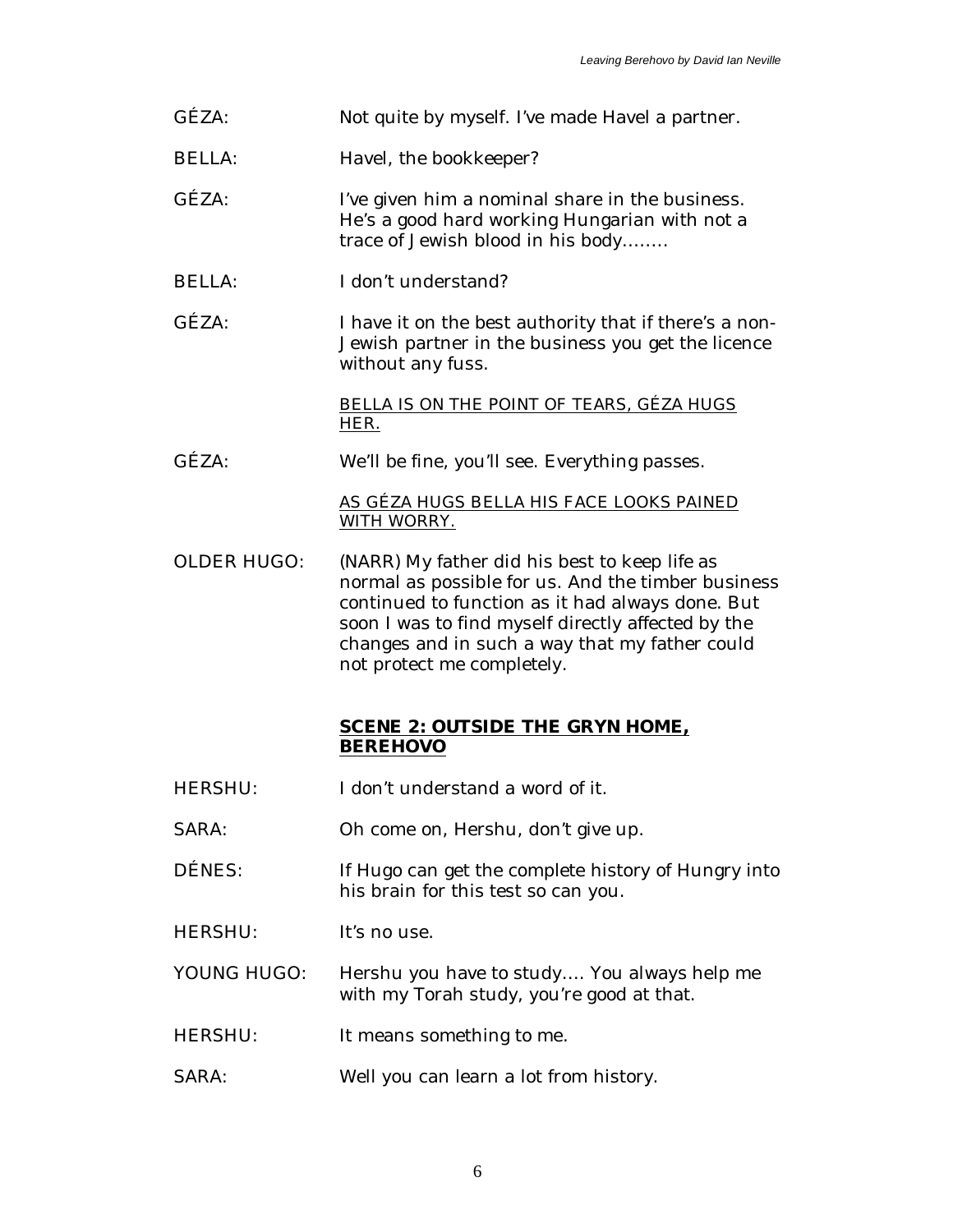| <b>HERSHU:</b> | Does what the Hungarians got up to in the twelfth<br>century matter?                                                                            |
|----------------|-------------------------------------------------------------------------------------------------------------------------------------------------|
| SARA:          | It's what they're getting up to now that really<br>matters. But history tells us a lot about them.                                              |
| <b>HERSHU:</b> | So will things get better or worse?                                                                                                             |
| YOUNG HUGO:    | My father keeps saying we must have hope and all<br>the trouble will pass.                                                                      |
| DÉNES:         | Everything will pass.                                                                                                                           |
| <b>HERSHU:</b> | Even this exam to get into the Gymnasium?                                                                                                       |
| <b>SARA:</b>   | It'll all be over by the end of tomorrow!                                                                                                       |
| DÉNES:         | And maybe that's not even worth all this worry<br>now they're only letting three Jews a year in.                                                |
| YOUNG HUGO:    | But it's the best school if you want to go on to<br>university.                                                                                 |
| SARA:          | Can you imagine us all at the university one day?                                                                                               |
| <b>HERSHU:</b> | I think I'll need a miracle to get there!                                                                                                       |
| SARA:          | (LAUGHS) Oh Hershu!                                                                                                                             |
| <b>BELLA:</b>  | (NARR) There had never been any doubt that our<br>Hugo was Gymnasium material.                                                                  |
| GÉZA:          | (NARR) And after that university. He had always<br>been a hard working boy and naturally we wanted<br>him to go to the best school in Berehovo. |
| <b>BELLA:</b>  | (NARR)Who wouldn't want their children to go to<br>the best school?                                                                             |
|                | ALL THE CHILDREN ENTER FROM THE SIDES HEADS<br><b>BURIED IN TEXT BOOKS</b>                                                                      |
| <b>HERSHU:</b> | I'll never cram enough into my head for this exam.                                                                                              |
| YOUNG HUGO:    | What's the square root of three hundred and forty<br>two?                                                                                       |
| DÉNES:         | Hungary borders Romania in the East                                                                                                             |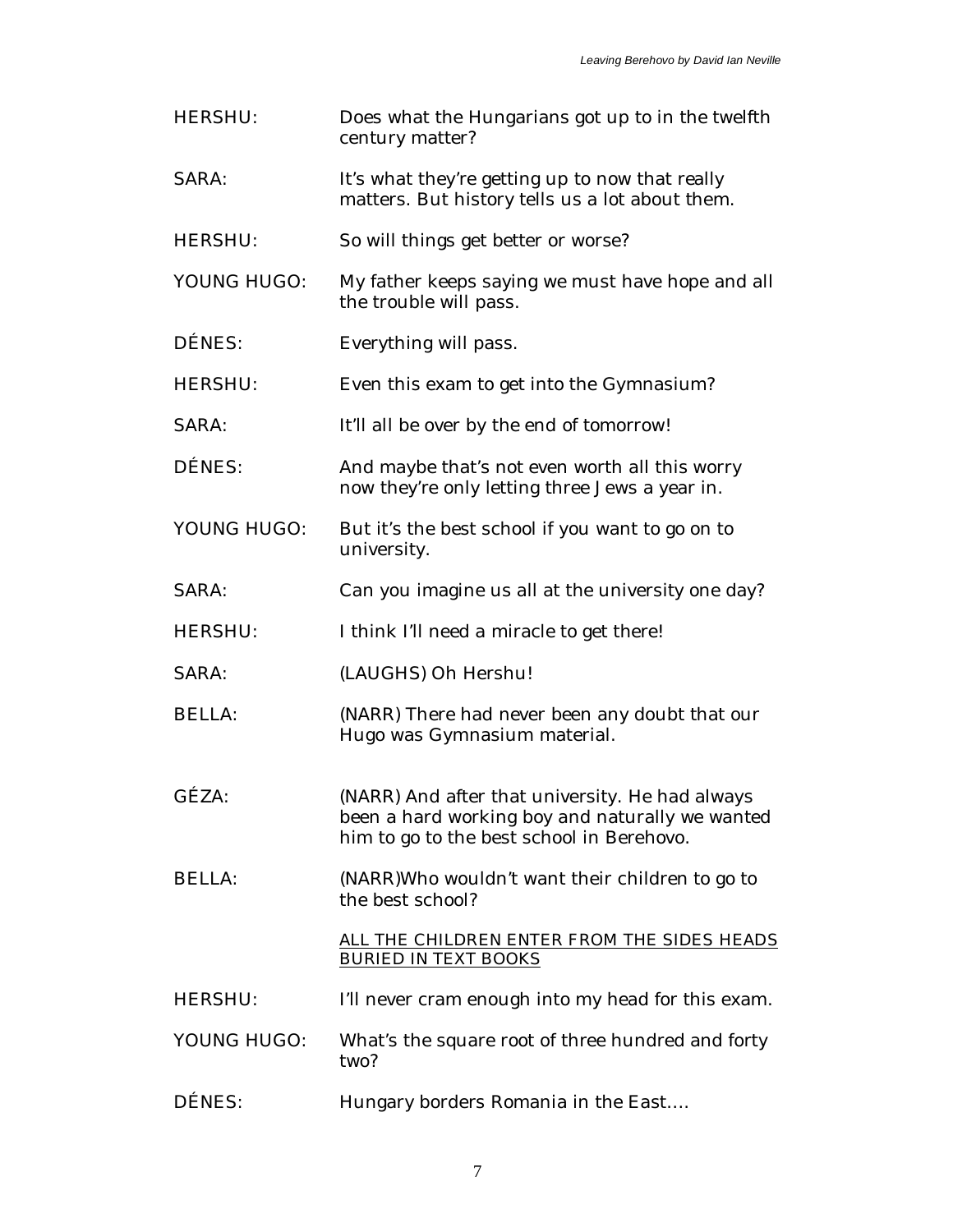| <b>SARA:</b>   | and Austria in the West                                                                                    |
|----------------|------------------------------------------------------------------------------------------------------------|
| YOUNG HUGO:    | When was the first Hungarian Revolution?                                                                   |
| <b>HERSHU:</b> | November 1918.                                                                                             |
| YOUNG HUGO:    | No.                                                                                                        |
| <b>SARA:</b>   | <b>Think Hershu!</b>                                                                                       |
| <b>HERSHU:</b> | I just can't remember anything.                                                                            |
| YOUNG HUGO:    | The first Hungarian Revolution, anyone?                                                                    |
| <b>DÉNES:</b>  | 1848 - the nationalists proclaimed self-<br>government.                                                    |
| YOUNG HUGO:    | Correct.                                                                                                   |
| DÉNES:         | Who crushed the Revolution?                                                                                |
| <b>HERSHU:</b> | The Czechs?                                                                                                |
| <b>DÉNES:</b>  | No!                                                                                                        |
| YOUNG HUGO:    | The Austrians.                                                                                             |
| DÉNES:         | With                                                                                                       |
| YOUNG HUGO:    | the help of the Russians?                                                                                  |
| <b>DÉNES:</b>  | Yes!                                                                                                       |
| <b>SARA:</b>   | <b>Well done Hugo!</b>                                                                                     |
| <b>HERSHU:</b> | But Hungary was declared a Republic in 1918,<br>wasn't it? Tell me I've got something right, please.       |
| YOUNG HUGO:    | Yes there was another revolution after the war.                                                            |
| HUGO:          | (NARR) We all spent days cramming in everything<br>we could about the history and geography of<br>Hungary. |
| GÉZA:          | (NARR) I gave Hugo endless mental arithmetic<br>tests.                                                     |
| <b>BELLA:</b>  | (NARR) The children were burning the midnight oil<br>until the day of the entrance examination.            |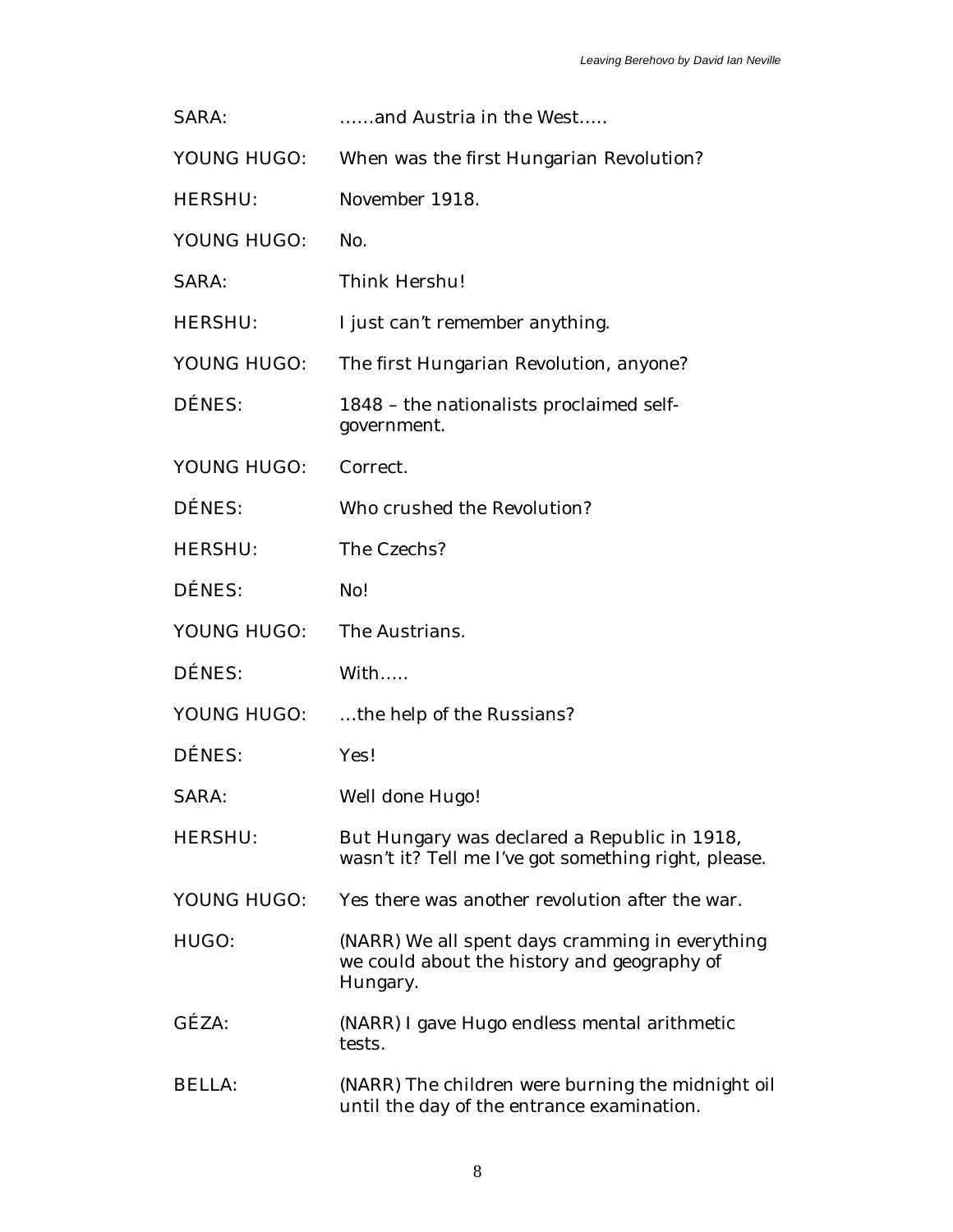SUDDENLY A HUNGARIAN TEACHER APPEARS DRESSED IN A GOWN. HE'S TALL, SEVERE AND READY TO STAND NO NONSENSE.

TEACHER: (CLAPS HANDS) Put these books down and go and take your seats.

> ALL THE CHILDREN MARCH QUICKLY TO A DIFFERENT PLACE – AT THE FRONT OF THE STAGE/TWO SITTING AT EITHER END OF THE TABLE/AND EVEN AT THE SIDES OF THE HALL. AS THE TEACHER SPEAKS THEY BECOME MORE TERRIFIED.

- TEACHER: Don't touch the paper yet and leave those pencils alone. Sit up straight. No talking, no looking, no turning round, no fidgeting, no daydreaming. Pencils ready! Standby! You have two hours to complete all the questions. You must leave no question unanswered and you must use your best hand writing. The Gymnasium does not need untidy children. Untidy writing, untidy minds. Pencils ready! Three, two, wait for it….one! Begin.
- YOUNG HUGO: (NARR) I wrote furiously for two whole hours……
- DÉNES: (NARR) I was in a cold sweat most of the time.
- SARA: (NARR) My mother told me to stay calm and pace myself.
- HERSHU: I can't remember a thing! Not a thing! Wake up brain!
- TEACHER: SILENCE! Hand in your papers and leave the hall in an orderly fashion. THE CHILDREN HAND HIM THEIR PAPERS AND WALK OFF THE ACTING AREA.
- TEACHER: (CALLING AFTER THEM) You will get the results in two or three days. Don't pin your hopes on it! We only take the very best.

HE WALKS OFF TAKING A QUICK LOOK AT THE TOP PAPER AND SCORES OUT SEVERAL ANSWERS AS HE WALKS……

TEACHERS: (GOING) Wrong! Wrong! Wrong!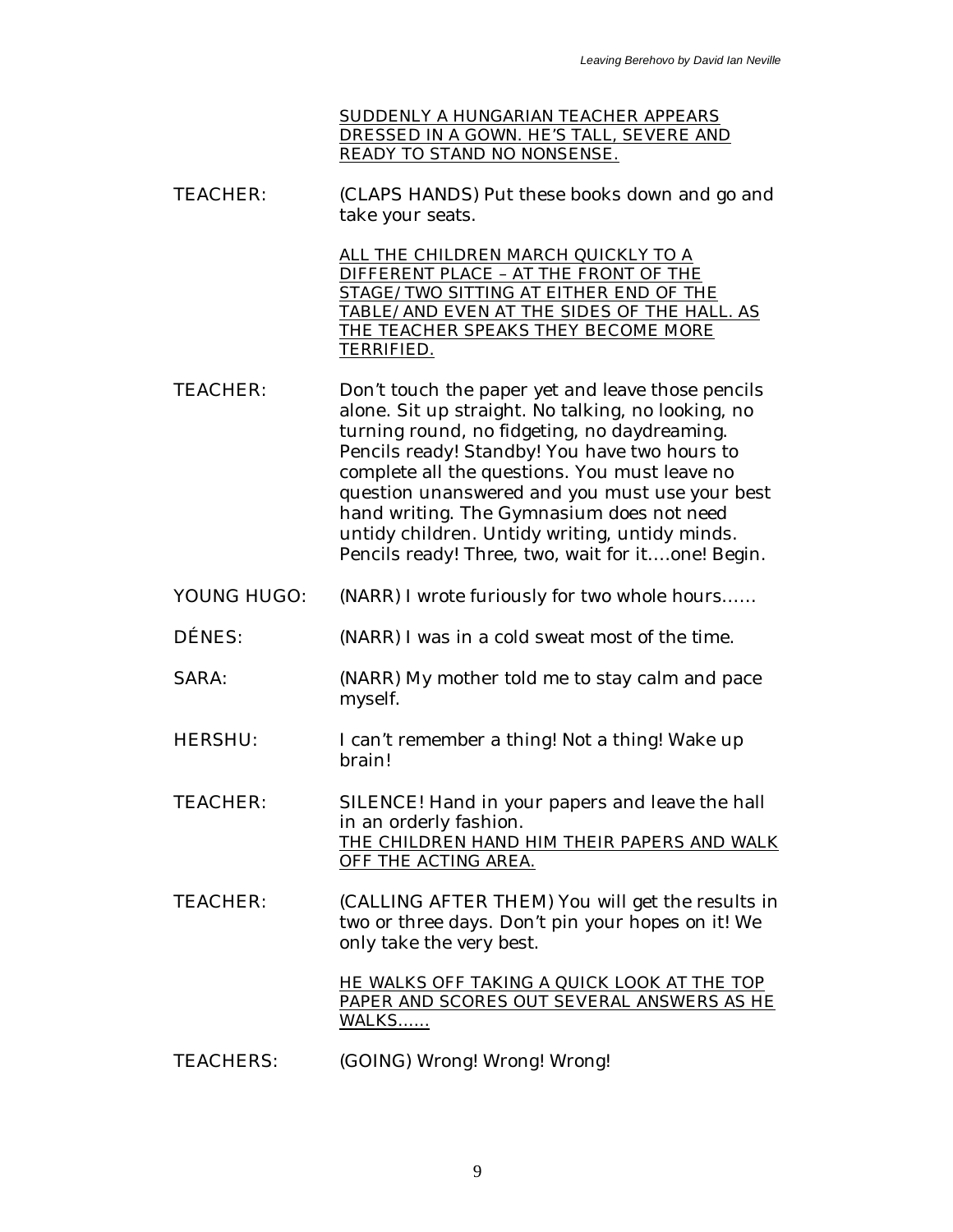### **SCENE 3: THE GRYN HOME, BEREHOVO** BELLA PUT THE TABLECLOTH BACK ON THE TABLE. YOUNG HUGO ENTERS AND SITS. SHE STROKES HIS HEAD.

- BELLA: If you did your best that's all your father would ask of you.
- YOUNG HUGO: They said we'd hear in a couple of days and we've heard nothing.
- BELLA: Has Denes heard anything?
- YOUNG HUGO: No.
- BELLA: Well there you are, silly!

GÉZA ENTERS WITH SOME MAIL

- GÉZA: It's here! A letter addressed to Master H. Gryn from the Gymnasium.
- YOUNG HUGO: What does it say?
- GÉZA: Ah young man you have to open it yourself, here.

YOUNG HUGO SLOWLY OPENS THE ENVELOPE, HE LOOKS AT THE LETTER.

- BELLA: Well? What does it say?
- YOUNG HUGO: It says……95% ….. I got 95%.
- GÉZA: I knew you would pass without a problem.
- BELLA: My little hard working Hugo! Mazel Tov!

BELLA KISSES YOUNG HUGO

- BELLA: So now you really are going to the Gymnasium.
- YOUNG HUGO: No Mother, I still have to be interviewed before they officially offer me a place.
- BELLA: What?
- GÉZA: It's a formality. You'll have no bother with that, Hugo. With your wit, knowledge and charm.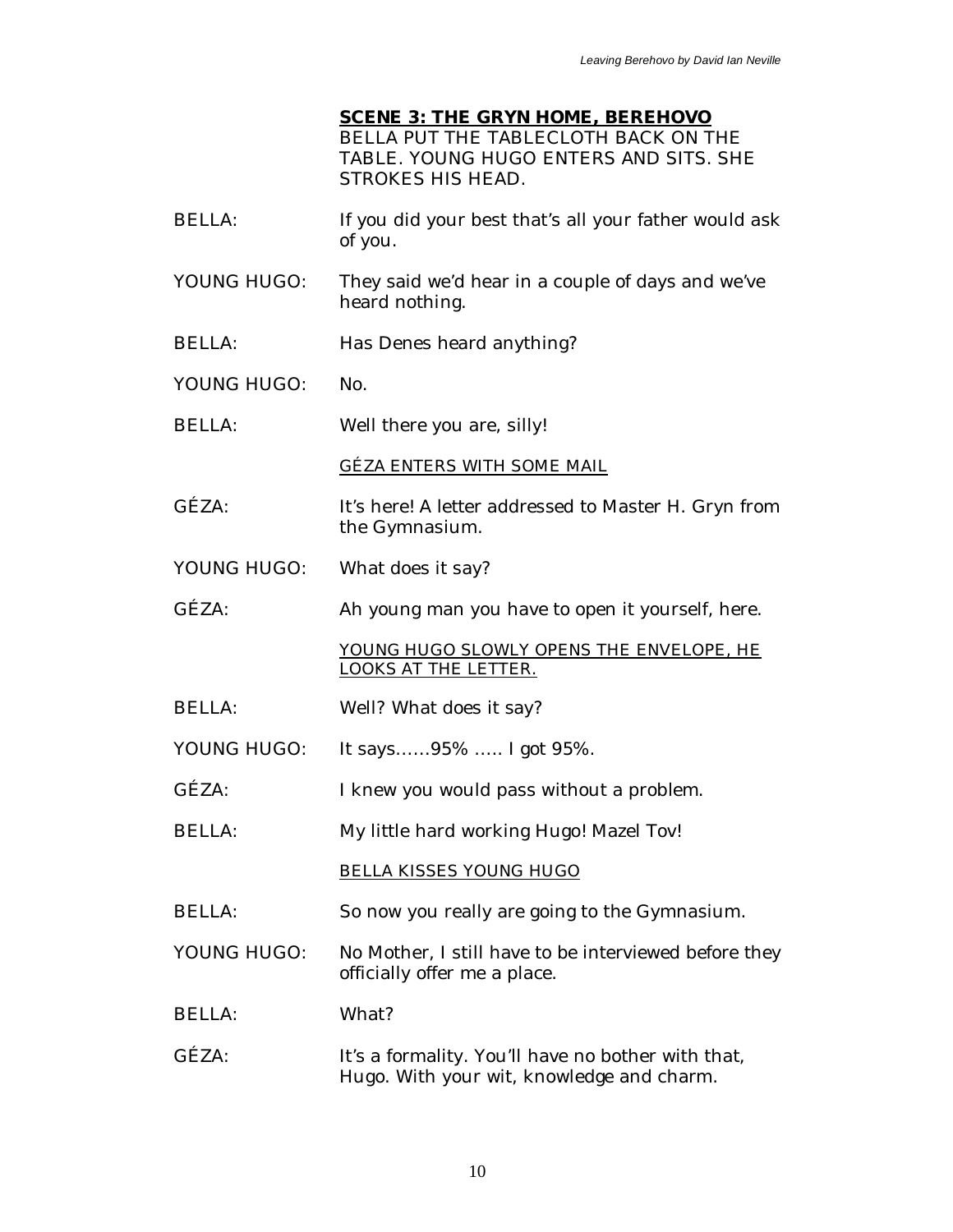| <b>BELLA:</b>      | My little genius!                                                                                                                                                                                                                                                                                             |
|--------------------|---------------------------------------------------------------------------------------------------------------------------------------------------------------------------------------------------------------------------------------------------------------------------------------------------------------|
|                    | THEY ALL HUG EACH OTHER AND LAUGH. THEN<br>SUDDENLY THEY FREEZE AND REMAIN VERY STILL                                                                                                                                                                                                                         |
| <b>OLDER HUGO:</b> | (NARR)How I wish it had been that straight<br>forward. The teacher conducting the interview wore<br>thick glasses and was very severe. He repeated<br>every question two or three times. But it was how<br>he addressed me that really took me off guard. I<br>had never experienced anything like it before. |
|                    | <b>Scene 4: The interview</b><br>DURING THE ABOVE NARRATION. BELLA REMOVES<br>THE CLOTH FROM THE TABLE. BOTH BELLA AND<br>GÉZA EXIT. YOUNG HUGO SITS AT THE TABLE AS IF<br>HE WAS IN CLASS. THE TEACHER ENTERS AND<br><b>BEGINS THE INTERVIEW</b>                                                             |
| <b>TEACHER:</b>    | So you think you are the right sort for the<br>Gymnasium, do you?                                                                                                                                                                                                                                             |
| YOUNG HUGO:        | Yes sir.                                                                                                                                                                                                                                                                                                      |
| <b>TEACHER:</b>    | We'll soon find out. Who led the opposition to the<br>Habsburg rule in 1848? Who led the opposition to<br>the Habsburg rule in 1848?                                                                                                                                                                          |
| YOUNG HUGO:        | Ferenc Deák.                                                                                                                                                                                                                                                                                                  |
| <b>TEACHER:</b>    | And?                                                                                                                                                                                                                                                                                                          |
| YOUNG HUGO:        | Lajos Kossuth.                                                                                                                                                                                                                                                                                                |
| <b>TEACHER:</b>    | And? And?                                                                                                                                                                                                                                                                                                     |
| YOUNG HUGO:        | István Széchényi.                                                                                                                                                                                                                                                                                             |
| <b>TEACHER:</b>    | What is your father's work, Jew boy?                                                                                                                                                                                                                                                                          |
| YOUNG HUGO:        | Pppardon?                                                                                                                                                                                                                                                                                                     |
| <b>TEACHER:</b>    | Aren't you paying attention Jew boy? Does your<br>father have a job Jew boy?                                                                                                                                                                                                                                  |
| YOUNG HUGO:        | He has a timber business, many people work for<br>him                                                                                                                                                                                                                                                         |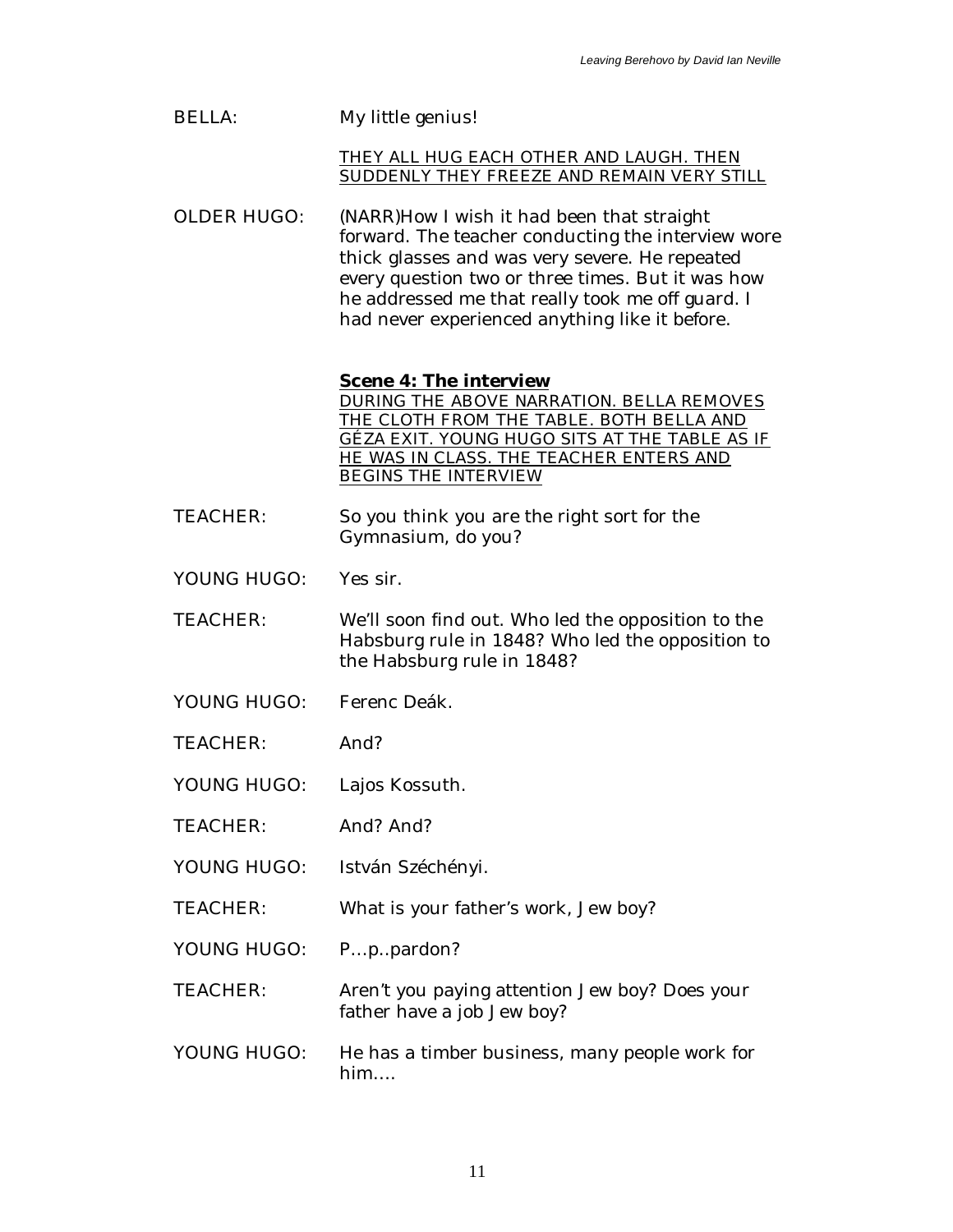| <b>TEACHER:</b> | So what does this little Jew boy want to do when |
|-----------------|--------------------------------------------------|
|                 | he grows up? Cut wood?                           |

- YOUNG HUGO: I...I....thought of a career as a research chemist, or possibly in forestry….I….
- TEACHER: Does a Jew child like you really expect to gain admittance to a university?

THE TEACHER BEGINS TO MOVE AWAY WALKING OFF THE ACTING AREA TOWARDS THE BACK OF THE HALL

Come by the school in three days time Jew boy and you will see the names of those who have got in posted on the board.

YOUNG HUGO SITS AT THE TABLE SHAKING. HIS FATHER APPEARS AND PUTS AN ARM ON HIS SHOULDER.

- GÉZA: Sticks and stones, Hugo. Sticks and stones.
- OLDER HUGO: (NARR)We waited until Friday for the results. My brother Gabi and I cycled to the school. One column on the notice board was headed, 'Jewish Students'. There were only three names. Dénes had got a place, and another boy I knew, and then there was my name……

**SCENE 5: THE GRYN HOME, BEREHOVO**

GÉZA ENTERS CARRYING SOME BOOKS. YOUNG HUGO SITS AT THE TABLE. HUGO IS LOOKING WORRIED – GÉZA TRIES TO CARRY ON AS IF THERE IS NOTHING WRONG.

- GÉZA: So many books to get for our wonderful new scholar.
- YOUNG HUGO: How will I ever be able to carry them all?

### GÉZA: We'll get a brand new satchel made for you and you'll be the smartest boy in the year.

YOUNG HUGO LOOKS THROUGH ONE OF THE BOOKS WITHOUT REALLY CONCENTRATING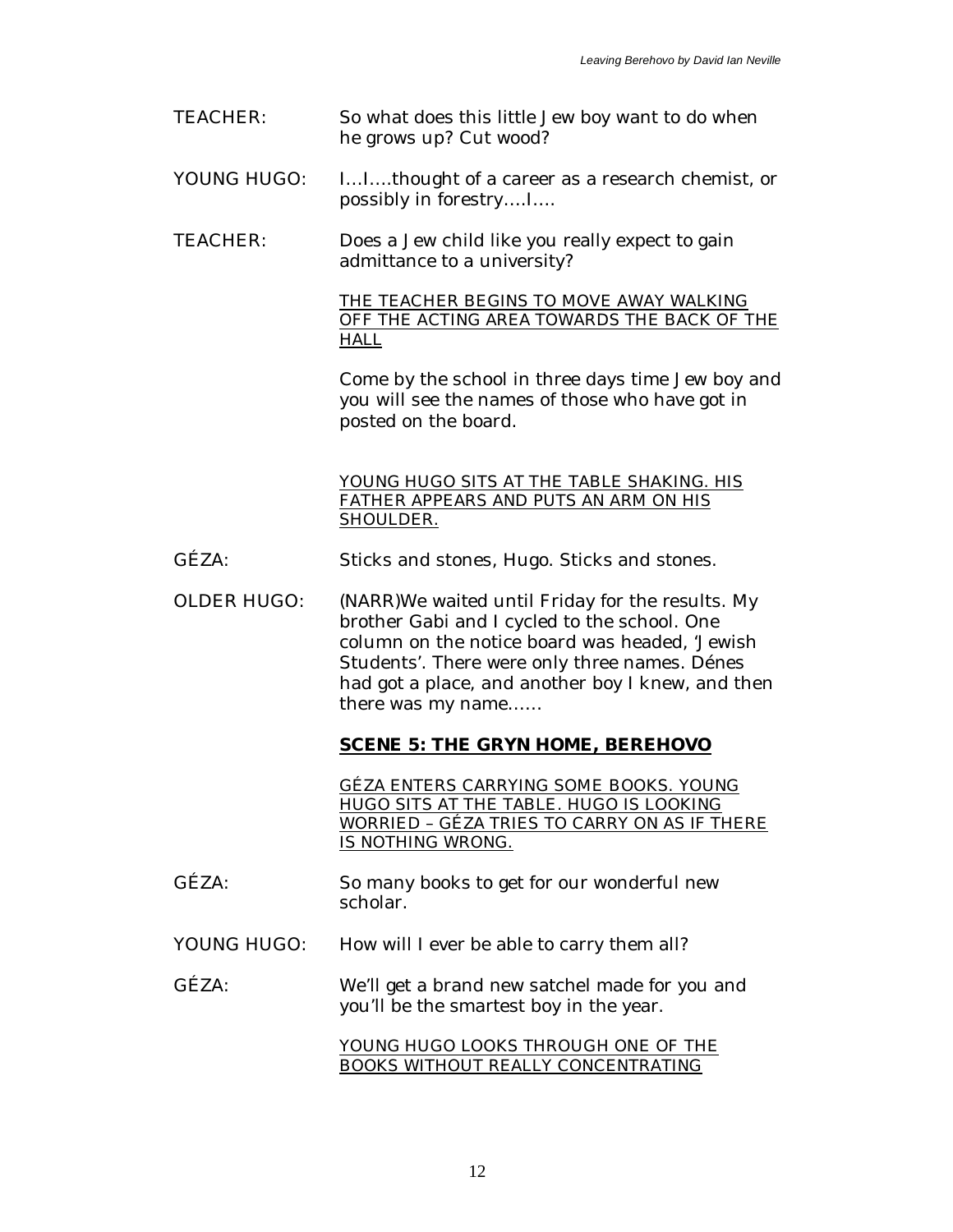| GÉZA:         | You'll have so many fascinating new subjects to<br>learn aboutand the teachers are meant to be<br>the best in Carpathia. (BEAT) Hugo?                                                                             |
|---------------|-------------------------------------------------------------------------------------------------------------------------------------------------------------------------------------------------------------------|
| YOUNG HUGO:   | (WORRIED)I've proved I'm good enough for the<br>Gymnasium.                                                                                                                                                        |
| GÉZA:         | Of course you have. All your hard work has paid<br>off.                                                                                                                                                           |
| YOUNG HUGO:   | Father? The teacher at the interviewwill all the<br>teachers be like him?                                                                                                                                         |
| GÉZA:         | One would hope not.                                                                                                                                                                                               |
| YOUNG HUGO:   | Why can't things be like they were before? Why has<br>everything changed?                                                                                                                                         |
| GÉZA:         | I don't have all the answersI                                                                                                                                                                                     |
| YOUNG HUGO:   | I really wanted to pass the exam and the interview.<br>I really wanted to do my best.                                                                                                                             |
| GÉZA:         | You worked hard and it all paid off and you<br>showed them exactly what you were made of.                                                                                                                         |
| YOUNG HUGO:   | I know I did well but they don't really me they just<br>want my brain, so why should go there.                                                                                                                    |
| GÉZA:         | I understand                                                                                                                                                                                                      |
|               | <b>BELLA ENTERS</b>                                                                                                                                                                                               |
| <b>BELLA:</b> | (SMILING) It's all arranged. You've to go to the<br>tailors on Monday morning and you'll be measured<br>for your new suit for the Gymnasium. We'll get you<br>some new shirts, winter boots, whatever you<br>need |
| GÉZA:         | <b>Bella. (HE SHAKES HIS HEAD)</b>                                                                                                                                                                                |
| <b>BELLA:</b> | Geza?                                                                                                                                                                                                             |
| GÉZA:         | I think you would agree that choosing a school is<br>not something to do without careful consideration.                                                                                                           |
| <b>BELLA:</b> | Well of course. The Gymnasium has had a<br>wonderful reputation for years. So many boys and<br>girls from the community have done well there.                                                                     |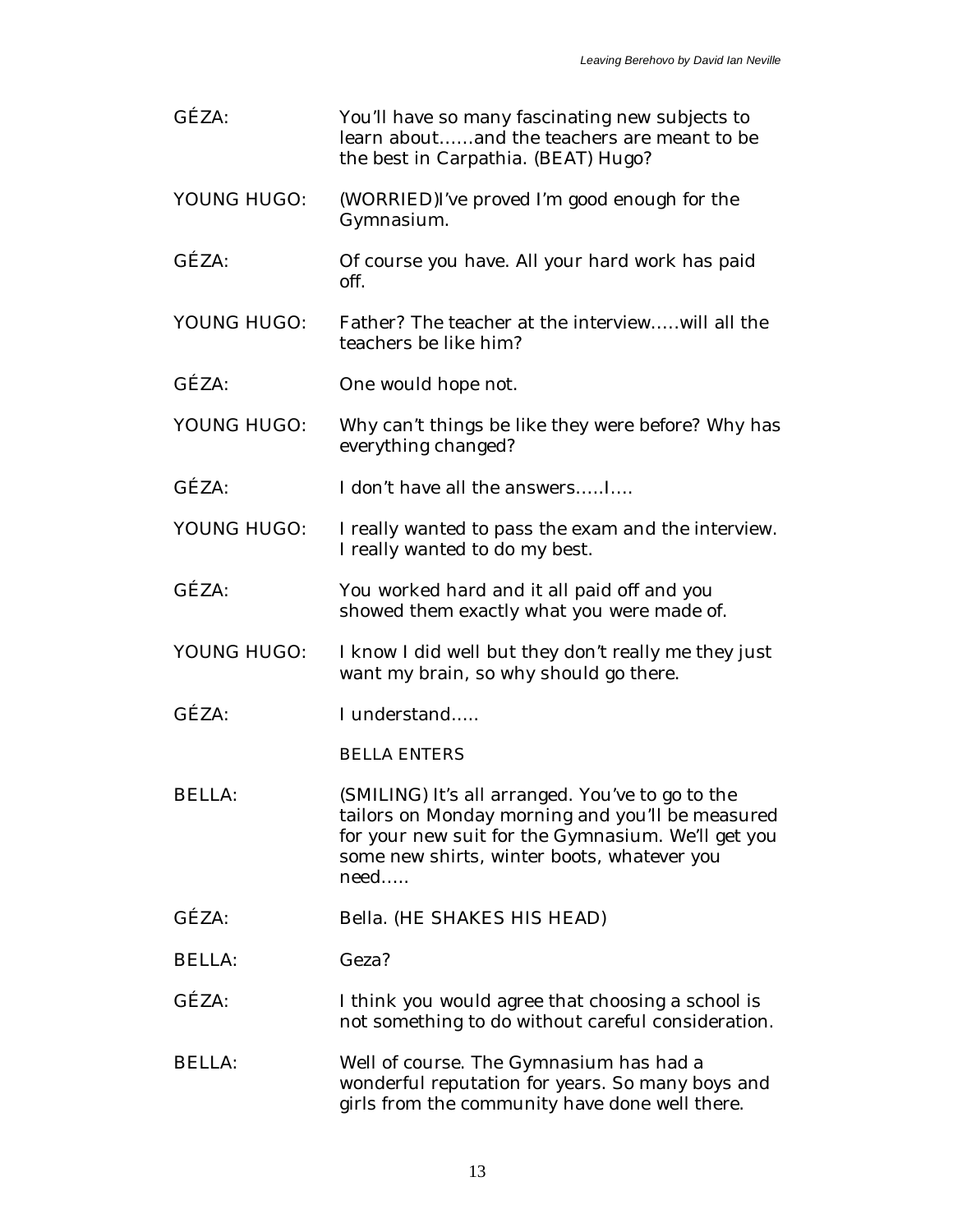GÉZA: And yet now they are only admitting three Jewish students per year. BELLA: Who would have thought it of the Gymnasium? GÉZA: My point exactly. YOUNG HUGO: Mother, I know how lucky I am to have been accepted for a place, it's just that…. GEZA AND BELLA EXCHANGE A KNOWING LOOK – THIS ISN'T THAT UNEXPECTED. BELLA: Mm. (BEAT) Geza, I need to start preparing for Shabbat, why don't you boys gets some fruit from the garden. GÉZA: Come Hugo, a bit of fresh air might do us both the world of good. GÉZA AND HUGO EXIT AND WALK INTO THE AUDIENCE AREA DEEP IN CONVERSATION. BELLA: (NARR) And with that they were gone for one of their short walks around the garden, which as usual turned into a rather long walk! BELLA STARTS PREPARING FOR SHABBAT – SETTING TWO CANDLESTICKS, WINE, AND CHOLLA ON THE TABLE. SHE CONTINUES NARRATING AS SHE DOES THIS. BELLA: When I heard that Hugo had been accepted for the Gymnasium I should have been proud and happy. He had worked hard and their entrance exam is never easy. Geza and I had talked late into the night about the school's new admission's policy. Is it right to send your child to an institution that now restricts the number of Jewish students? Like any parents we wanted the best for Hugo? But how can they be the best if their so prejudice? I kept looking out the window watching them deep in conversation. Every time I thought they were heading back they'd turn around and have another wander. Eventually Geza came striding back to the house with Hugo following in his footsteps.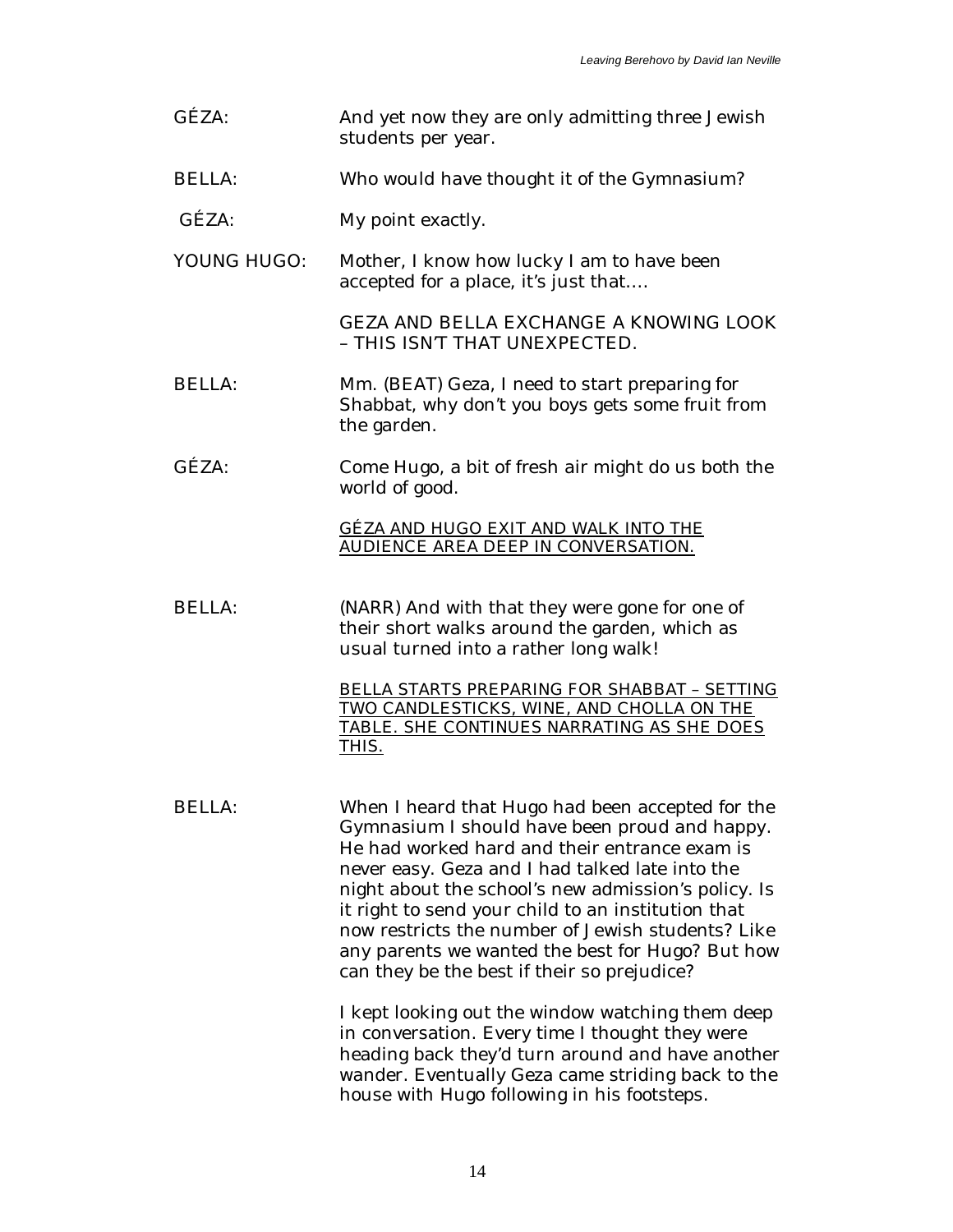# GÉZA AND HUGO RETURN

| GÉZA:              | Bella, Hugo has made a wise decision.                                                                                                                                                                                                                            |
|--------------------|------------------------------------------------------------------------------------------------------------------------------------------------------------------------------------------------------------------------------------------------------------------|
| YOUNG HUGO:        | I've talked it all through with father.                                                                                                                                                                                                                          |
| <b>BELLA:</b>      | Oh?                                                                                                                                                                                                                                                              |
| GÉZA:              | Hugo has decided, and I have to agree with him,<br>that the school, on balance, and on the evidence of<br>their new turn of policy, is no longer up to his<br>standard. We will therefore have to decline their<br>invitation.                                   |
| YOUNG HUGO:        | I'm so sorry.                                                                                                                                                                                                                                                    |
| <b>BELLA:</b>      | (SHE HUGS HIM AND TRIES TO HOLD BACK HER<br>TEARS) No, no, no. You are the bravest boy in the<br>whole country. Come Hugo it's nearly Shabbat,<br>let's forget about schools and get the house ready.                                                            |
| GÉZA:              | I have a few phone calls to make                                                                                                                                                                                                                                 |
| <b>BELLA:</b>      | But Géza it's nearly Shabbat                                                                                                                                                                                                                                     |
| GÉZA:              | It shouldn't take long                                                                                                                                                                                                                                           |
| <b>BELLA:</b>      | (NARRATION) So Géza began phoning everywhere<br>he could think of to find another school for Hugo.                                                                                                                                                               |
| GÉZA:              | (ON PHONE) Hello? Is that the Munkacs<br>Gymnasium? you have no places left for<br>boarders?Ungvar Gymnasium, I am looking<br>for a place for a bright boy, he will be a credit to<br>your schoolNo boarders? Ah.                                                |
| <b>OLDER HUGO:</b> | (NARR) He made phonecall after phonecall. We<br>discussed whether I could commute every day by<br>bus to Munkacs, but sometimes, in the winter, it<br>would be impossible to get through. We also<br>thought about me staying with one of my aunts in<br>Ungvar. |
| <b>BELLA:</b>      | (NARR) And all the time Shabbat was getting<br>closer                                                                                                                                                                                                            |